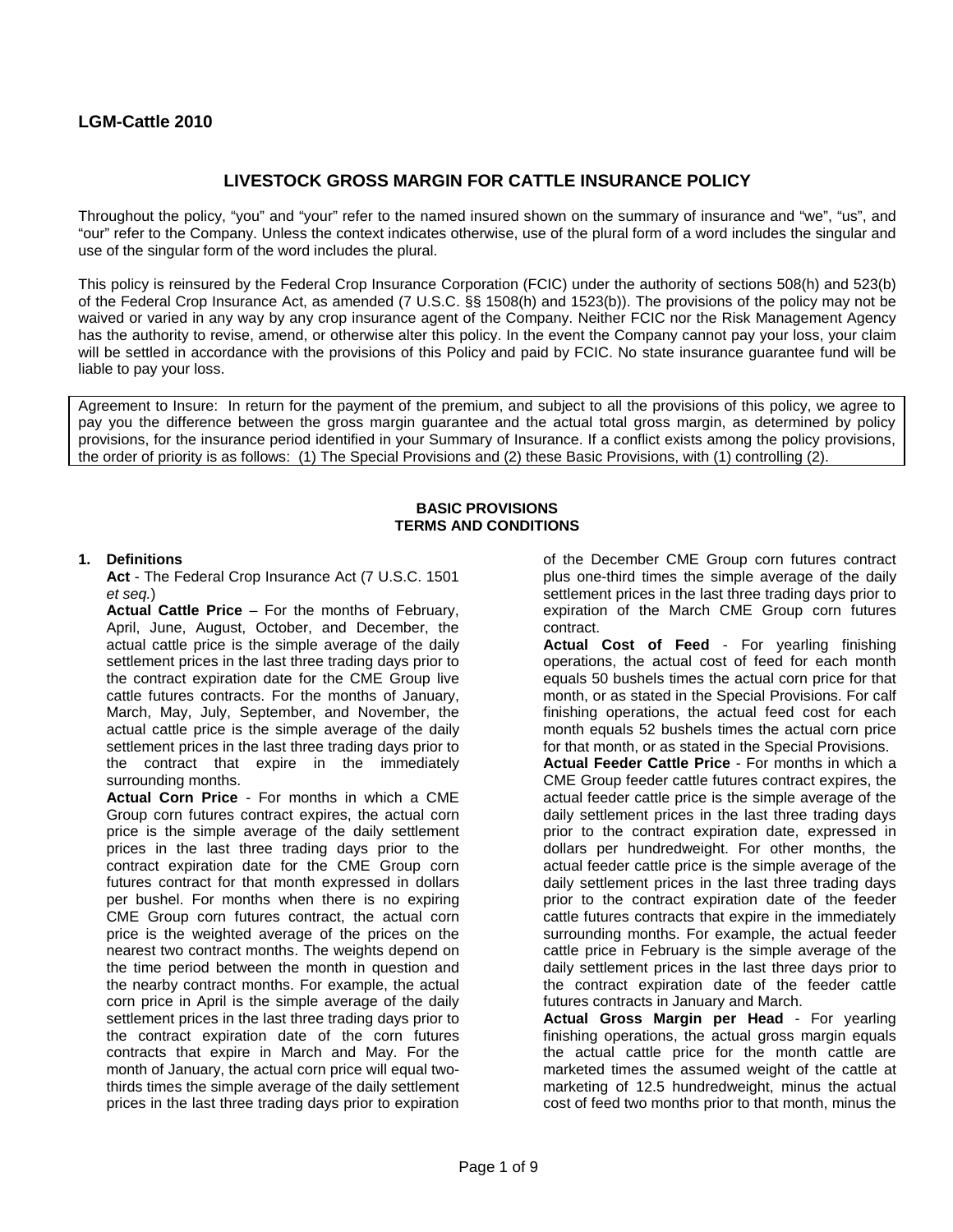actual feeder cattle price five months prior to that month times the assumed weight of feeder cattle of 7.5 hundredweight. For calf finishing operations, the actual gross margin equals the actual cattle price for the month cattle are marketed times the assumed weight of the cattle at marketing of 11.5 hundredweight, minus the actual cost of feed four months prior to that month, minus the actual feeder cattle price eight months prior to that month times the assumed weight of feeder cattle of 5.5 hundredweight. For example, the actual gross margin per cattle for April for a yearling finishing operation is the actual cattle price for April times 12.5 hundredweight, minus the actual cost of feed for February, minus the actual feeder cattle price for November times 7.5 hundredweight.

**Actual Gross Margin per Month** - The actual gross margin per head of cattle for a particular month multiplied by the target marketings for that month.

**Actual Marketings** - The total number of slaughterready cattle sold by you for slaughter for human or animal consumption in each month of the insurance period and for which you have proof of sale. Actual marketings are used to verify ownership of cattle and determine approved target marketings.

**Actual Total Gross Margin** - The target marketings for each month of an insurance period multiplied by the actual gross margin per head for each month of that insurance period and totaled.

**Application** - The form required to be completed by you and accepted by us before insurance coverage will commence.

**Approved Target Marketings** - The maximum target marketings allowed for the designated months of the applicable insurance period. The producer's Target Marketings for any month may not be more than the producer's Approved Target Marketings. Approved Target Marketings will be based on the lesser of farm capacity or underwriting capacity for the ten-month insurance period as determined by the insurance underwriter.

**Assignment of Indemnity** - A transfer of your policy rights, made on our form, and effective when approved by us, whereby you assign your right to an indemnity payment to any party of your choice for the insurance period.

**Calf Finishing Operation** - A type of farm operation that purchases 550-pound calves and feeds them until slaughter.

**Cattle** - Any species of domesticated mammal of the family *Bovidae* commonly grown for beef production. Also referred to as steer or heifer or cow.

**CME Group** - The Chicago Mercantile Exchange Group.

**Company -** The insurance company identified on, and issuing, your summary of insurance.

**Consent** - Approval in writing by us allowing you to take a specific action.

**Contract Change Date -** The calendar date by which we make any policy changes available for inspection in the agent's office.

**Coverage** - The insurance provided by this policy against insured loss of gross margin as shown on your summary of insurance.

**Crop Year** - The twelve-month period, beginning July 1, and ending the following June 30, which is designated by the calendar year in which it ends.

**Date Coverage Begins** - The calendar date the insurance provided by this policy begins.

**Days** - Calendar days.

**Deductible** - The portion of the expected gross margin that you elect not to insure. Allowable deductible amounts range from zero to \$150 per head in \$10 per head increments.

**End of Insurance Period, Date of** - The date upon which your insurance provided by this policy ceases.

**Expected Cattle Price** - Expected cattle prices for months in an insurance period are determined using three-day average settlement prices on CME Group live cattle futures contracts. Given the differences in contract structure for CME Group live cattle futures contracts, only the February, April, June, August, October, and December CME Group live cattle futures are used in LGM price calculations. For months with unexpired live cattle futures contracts, the expected cattle price is the simple average of the daily settlement prices for the CME Group cattle futures contract for that month during the expected price measurement period for the month of the sales closing date expressed in dollars per hundredweight. For example, for a sales closing month of February, the expected cattle price for August equals the simple average of the daily settlement prices on the CME Group August live cattle futures contract during the expected price measurement period in February. For months without a live cattle futures contract, the futures prices used to calculate the expected cattle price are the weighted average of the futures prices used to calculate the expected cattle prices for the two surrounding months that have futures contracts. The weights are based on the time difference between the cattle month and the contract months. For example, for the March sales closing month, the expected cattle price for November equals one-half times the simple average of the daily settlement prices on the CME Group October live cattle futures contract during the expected price measurement period in March plus one-half times the simple average of the daily settlement prices on the CME Group December live cattle futures contract during the expected price measurement period in March. See the LGM for Cattle Commodity Exchange Endorsement for additional detail on exchange prices. **Expected Corn Price -** Expected corn prices for months in an insurance period are determined using three-day average settlement prices on CME Group corn futures contracts. For months with unexpired corn futures contracts, the expected corn price is the simple average of the daily settlement prices for the CME Group corn futures contract for that month during the expected price measurement period in the month of the sales closing date expressed in dollars per bushel. For example, for a sales closing month of February, the expected corn price for July equals the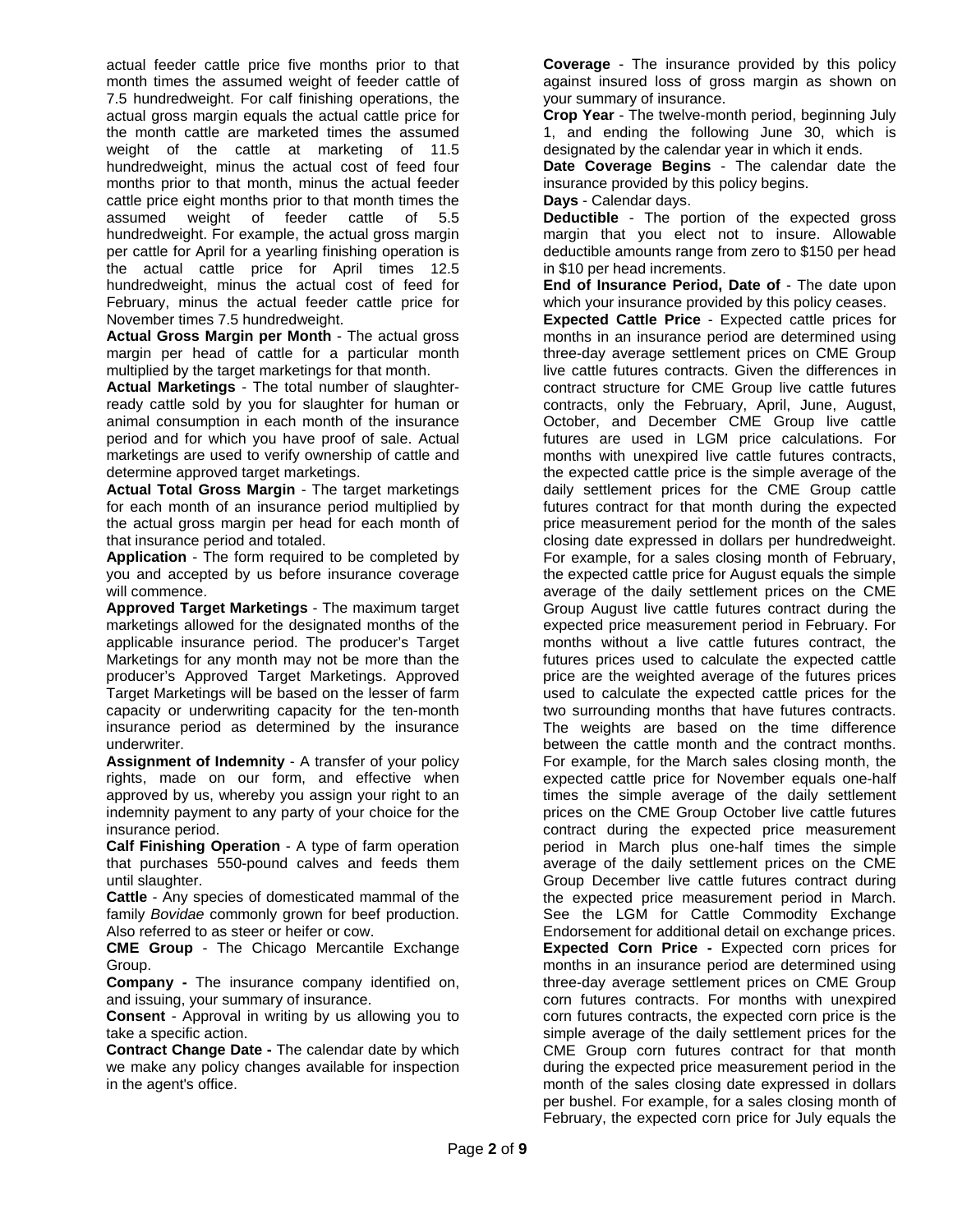simple average of the daily settlement prices on the CME Group July corn futures contract during the expected price measurement period in February. For months with expired corn futures contracts, the expected corn price is the simple average of daily settlement prices for the CME Group corn futures contract for that month expressed in dollars per bushel in the last three trading days prior to contract expiration. For example, for a sales closing month of March, the expected corn price for March is the simple average of the daily settlement prices on the CME Group March corn futures contract over the last three trading days prior to contract expiration. For months without a corn futures contract, the futures prices used to calculate the expected corn price are the weighted average of the futures prices used to calculate the expected corn prices for the two surrounding months which have futures contract. The weights are based on the time difference between the month and the contract months. For example, for the March sales closing month, the expected corn price for April equals one-half times the simple average of the daily settlement prices on the CME Group March corn futures contract over the last three trading days prior to contract expiration plus one-half times the simple average of the daily settlement prices on the CME Group May corn futures contract during the expected price measurement period in March. See the LGM for Cattle Commodity Exchange Endorsement for additional detail on exchange prices. **Expected Cost of Feed** - For yearling finishing operations, the expected cost of feed for each month equals 50 bushels times the expected corn price for that month. For calf finishing operations, the expected cost of feed for each month equals 52 bushels times the expected corn price for that month.

**Expected Feeder Cattle Price -** Expected feeder cattle prices for months in an insurance period are determined using three-day average settlement prices on CME Group feeder cattle futures contracts. For months with unexpired feeder cattle futures contracts, the expected feeder cattle price is the simple average of the daily settlement prices for the CME Group feeder cattle futures contract for that month during the expected price measurement period in the month of the sales closing date expressed in dollars per hundredweight. For example, for a sales closing month of February, the expected feeder cattle price for May for a yearling finishing operation equals the simple average of the daily settlement prices on the CME Group May feeder cattle futures contract during the expected price measurement period in February. For months with expired feeder cattle futures contracts, the expected feeder cattle price is the simple average of daily settlement prices for the CME Group feeder cattle futures contract for that month expressed in dollars per hundredweight in the last three trading days prior to contract expiration. For example, for a sales closing month of April, the expected feeder cattle price for March for a calf finishing operation is the simple average of the daily settlement prices on the CME Group March feeder cattle futures contract over the last three trading days

prior to contract expiration. For months without a feeder cattle futures contract, the futures prices used to calculate the expected feeder cattle price are the weighted average of the futures prices used to calculate the expected feeder cattle prices for the two surrounding months that have futures contract. The weights are based on the time difference between the feeder cattle month and the contract months. For example, for the April sales closing month, the expected feeder cattle price for July for a calf finishing operation equals two-thirds times the simple average of the daily settlement prices on the CME Group August feeder cattle futures contract during the expected price measurement period in April plus onethird times the simple average of the daily settlement prices on the CME Group May feeder cattle futures contract during the expected price measurement period in April. See the LGM for Cattle Commodity Exchange Endorsement for additional detail on exchange prices.

**Expected Gross Margin per Head** - For yearling finishing operations, expected gross margin per head is equal to the expected cattle price for the month cattle are marketed times the assumed weight of the cattle at marketing of 12.5 hundredweight, or as stated in the Special Provisions, minus the expected cost of feed two months prior to that month, less the expected feeder cattle price five months prior to that month times the assumed weight of feeder cattle of 7.5 hundredweight. For calf finishing operations, expected gross margin per head is equal to the expected cattle price for the month cattle are marketed times the assumed weight of the cattle at marketing of 11.5 hundredweight, or as stated in the Special Provisions, minus the expected cost of feed four months prior to that month, less the expected feeder cattle price eight months prior to that month times the assumed weight of feeder cattle of 5.5 hundredweight. For example, the expected gross margin per head for April for a yearling finishing operation is the expected cattle price for April times 12.5 hundredweight, less the expected cost of feed for February, less the expected feeder cattle price times 7.5 hundredweight. For a calf finishing operation, expected gross margin per head for April is the expected cattle price for April times 11.5 hundredweight, less the expected cost of feed for December of the previous year, less the expected feeder cattle price for August of the previous year times 5.5 hundredweight.

**Expected Gross Margin per Month** - The expected gross margin per cattle multiplied by the target marketings for each month of an insurance period.

**Expected Price Measurement Period – The three** trading days prior to and including the last Friday of the month that is a business day on which sales takes place.

**Expected Total Gross Margin** - The target marketings times the expected gross margin per head for each month of an insurance period and totaled.

**FCIC** - The Federal Crop Insurance Corporation, a wholly owned government corporation within USDA.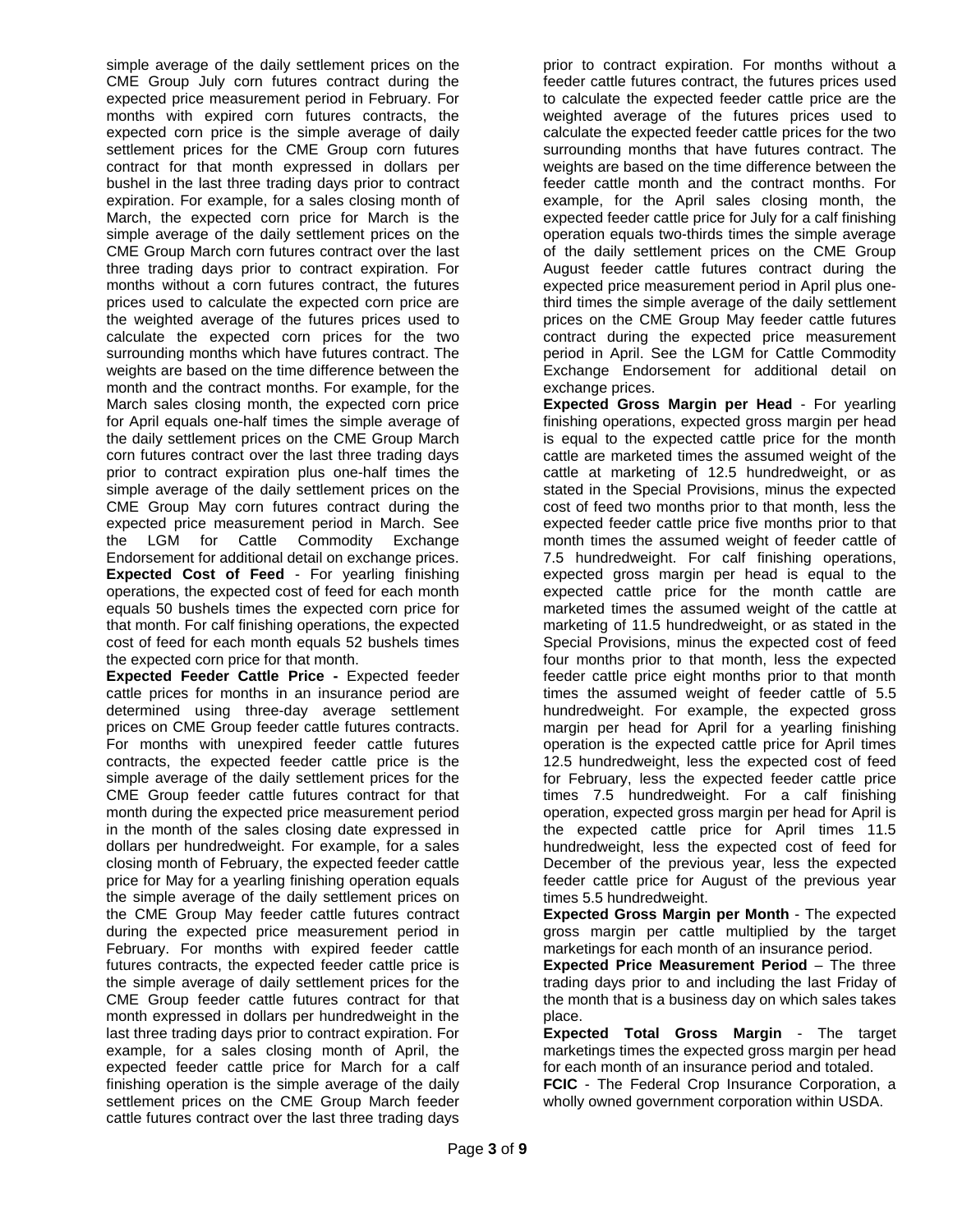**Gross Margin Guarantee** - The gross margin guarantee for an insurance period is the expected total gross margin for an insurance period minus the deductible times the total of target marketings.

**Insurance Period** - The 11-month period designated in the summary of insurance to which this policy is applicable. Cattle are not insurable in the first month of any insurance period. See the LGM for Cattle Commodity Exchange Endorsement for additional detail on insurance periods.

**Insured** - The person shown on the summary of insurance as the insured. This term does not extend to any other person having a share or interest in the animals (for example, a partnership, landlord, or any other person) unless also specifically indicated on the summary of insurance as the insured.

**Marketing Report** - A report submitted by you on our form showing for each month your actual marketings of cattle insured under this policy. The marketing report must be accompanied by copies of packer sales receipts that provide records of the actual marketings shown on the marketing report.

**Notice of Probable Loss** - Our notice to you of a probable loss on your insured cattle.

**Person** - An individual, partnership, association, corporation, estate, trust, or other legal entity.

**Policy** - The agreement between you and us consisting of these provisions, the Special Provisions, the summary of insurance, the Commodity Exchange Endorsement, and the applicable regulations published in 7 CFR Chapter IV.

**Premium** - The amount you owe us for this insurance coverage based on your target marketings in accordance with section 5.

**RMA** - Risk Management Agency, an agency within USDA.

**Sales Closing Date** – The last day of the sales period by which your completed application and premium must be received by us. Also, the last date by which you may change your insurance coverage for an insurance period.

**Sales Period** – The period that begins on the last business Friday of the month after validation of prices and rates and ends on the following day at 8:00 PM Central Time.

**Share** - The lesser of your percentage interest in the insured livestock as an owner at the time insurance attaches and at the time of sale. Persons who lease or hold some other interest in the livestock other than as an owner are not considered to have a share in the livestock.

**Substantial Beneficial Interest** - An interest held by a person of at least 10 percent in the applicant or insured. All spouses that reside in the household will be considered to have a substantial beneficial interest in the applicant or insured unless the spouse can prove that the cattle owned are in a totally separate farming operation in accordance with FCIC procedures and the spouse derives no benefit from the cattle feeding operation of the insured or applicant.

**Summary of Insurance** - Our statement to you, based upon your application, specifying the insured, the cattle, the target marketings, the gross margin guarantee, and the premium for an insurance period.

**Target Marketings** - Your determination as to the number of cattle you elect to insure in each month during the insurance period. You can only report the number of cattle in which you have a share.

**Target Marketings Report** - A report submitted by you on our form showing for each month your target marketings for that month.

**Termination Date** - The calendar date upon which your insurance ceases to be in effect because of nonpayment of any amount due us under the policy, including premium.

**UCM** - FCIC's Underwriting Capacity Manager (UCM) web site. This is a facility through which FCIC manages underwriting capacity for livestock.

**USDA** - The United States Department of Agriculture.

**Void** - When the policy is considered not to have existed for an insurance period as a result of concealment, fraud, or misrepresentation.

**Yearling Finishing Operation** - A type of farm operation that purchases yearling steers and heifers and feeds them until slaughter.

### **2. Life of Policy, Cancellation and Termination**

- (a) You can only purchase this plan of insurance during a sales period, if:
	- (1) The expected gross margins are available on the RMA website.
	- (2) Underwriting capacity for this plan of insurance is available.
- (b) LGM for Cattle will not be offered for a sales period if the required data for establishing the expected gross margins for each month of the insurance period are not available because futures did not trade, or were not able to continue trading at the end of the day (such as the price moved the maximum allowed by the exchange and trading was suspended), for any day that the information is needed.
	- (1) LGM for Cattle will not be offered if CME Group live cattle futures prices decline by the maximum allowed by the exchange two consecutive days during the time period for establishing the expected gross margins.
	- (2) LGM for Cattle will not be offered if CME Group feeder cattle or CME Group corn futures prices increase by the maximum allowed by the exchanges two consecutive days during the time period for establishing the expected gross margins.
- (c) Your agent does not have authority to bind coverage under this policy. Coverage for the cattle described in the application will only become effective when we notify you in writing that your application has been accepted and approved by us, you have paid the premium in full, and we issue a written summary of insurance to you.
	- (1) For subsequent insurance periods, coverage will only be effective if there is sufficient underwriting capacity and we issue a written summary of insurance to you.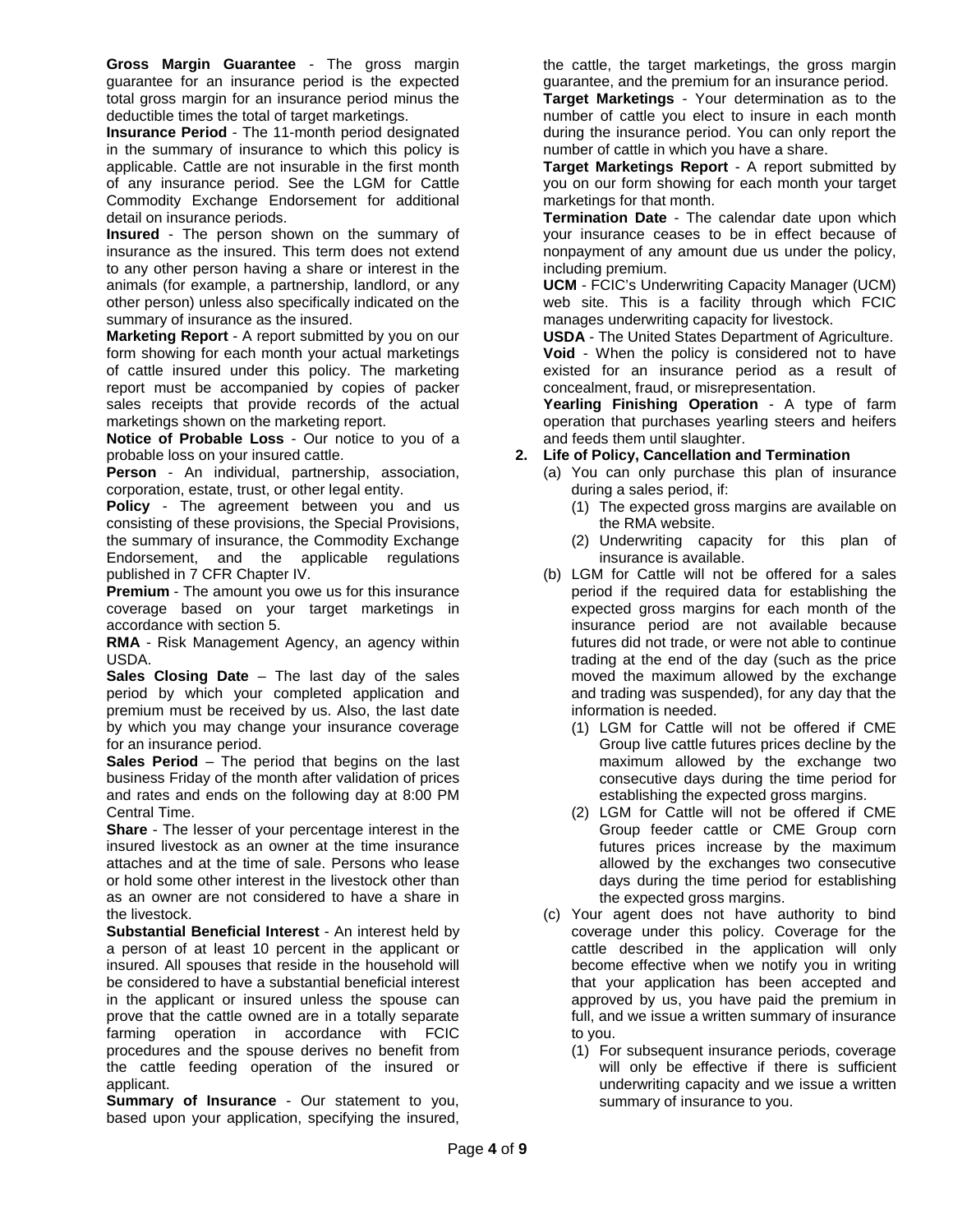- (2) This policy will be available for sale only on days when FCIC's UCM web site is operational.
- (d) Coverage can be purchased during the sales period or as otherwise specified in the Special Provisions.
	- (1) Coverage is not available for purchase if expected gross margins are not available on the RMA website or may not be available in instances of a news report, announcement, or other event that occurs during or after trading hours that is believed by the Secretary of Agriculture or the Manager of RMA, or his designee, to result in market conditions significantly different than those used to rate the LGM for Cattle program.
	- (2) In these cases, coverage will no longer be offered for sale on the RMA Website. LGM for Cattle sales will resume, after a halting or suspension in sales, during the next scheduled sales period provided the market prices needed to establish expected gross margins can be obtained and the Secretary or designee determines there are no program integrity issues that preclude resumption of sales.
- (e) The application must be completed by you and received by us not later than the sales closing date of each insurance period for which insurance coverage is requested. See the LGM for Cattle Commodity Exchange Endorsement for additional information on sales closing dates.
- (f) Insurance coverage will not be provided if you have not paid the premium in full, are ineligible under the contract or under any federal statute or regulation or if you do not have a share in the livestock to be insured.
- (g) Your application must contain all the information required by us to complete the summary of insurance.
	- (1) Applications that do not contain all social security numbers and employer identification numbers of the applicant and all social security numbers of individuals with a substantial beneficial interest in the applicant, as applicable, share, deductible, target marketings, and any other material information required to insure the gross margin for the animals are not acceptable.
	- (2) If an entity has an interest of more than 10 percent in the insured or applicant, the social security numbers of all individuals with a substantial beneficial interest in the entity must also be provided.
	- (3) If we discover that a person with a substantial beneficial interest has failed to provide a social security number or the person with a substantial beneficial interest is ineligible, the application will not be accepted or no indemnity will be due for the insurance period for the cattle insured for which the social security numbers were not provided or the person was ineligible. Because no

indemnity is due as a result of a breach of this policy, any premiums will still be owed.

- (h) This is a continuous policy, but will automatically terminate at the end of the pilot program.
- (i) After acceptance of the application, you may not cancel this policy for the initial insurance period.
	- (1) Thereafter, the policy will continue in force for each succeeding insurance period unless canceled or terminated.
	- (2) Either you or we may cancel this policy after the initial insurance period by providing written notice to the other on or before the cancellation date.
- (j) If any amount due, including a check returned for insufficient funds or overpayment, plus any accrued interest, is not paid, or an acceptable arrangement for payment is not made, on or before the termination date specified in these Basic Provisions or the date contained in any notice to you, the amount will be considered delinquent and your insurance coverage will terminate.
	- (1) Termination may affect your eligibility for benefits under other USDA programs.
	- (2) You will also be determined to be ineligible to participate in any crop insurance program authorized under the Act in accordance with 7 CFR part 400, subpart U.
	- (3) For unpaid premium resulting from a check returned for insufficient funds, the policy will terminate as of the sales closing date;
	- (4) For other amounts due, the policy will terminate effective on the termination date immediately after the debt becomes delinquent;
	- (5) Payment of premium with a check returned for insufficient funds may result in your ineligibility for participation in any program administered under the authority of the Act.
	- (6) Ineligibility for unpaid premium resulting from a check returned for insufficient funds or failure to timely pay other amounts due will be effective on:
		- (A) The date that a policy was terminated for the livestock for which you failed to pay premium and any related interest owed;
		- (B) The payment date contained in any notification of indebtedness for any overpaid indemnity, if you fail to pay the amount owed by such due date; or
		- (C) The termination date for the crop year prior to the crop year in which a scheduled payment is due under a payment agreement if you fail to pay the amount owed by any payment date in such payment agreement.
	- (7) All other policies that are issued by us under the authority of the Act, including all crop insurance policies, will also terminate as of the next termination date contained in the applicable policy;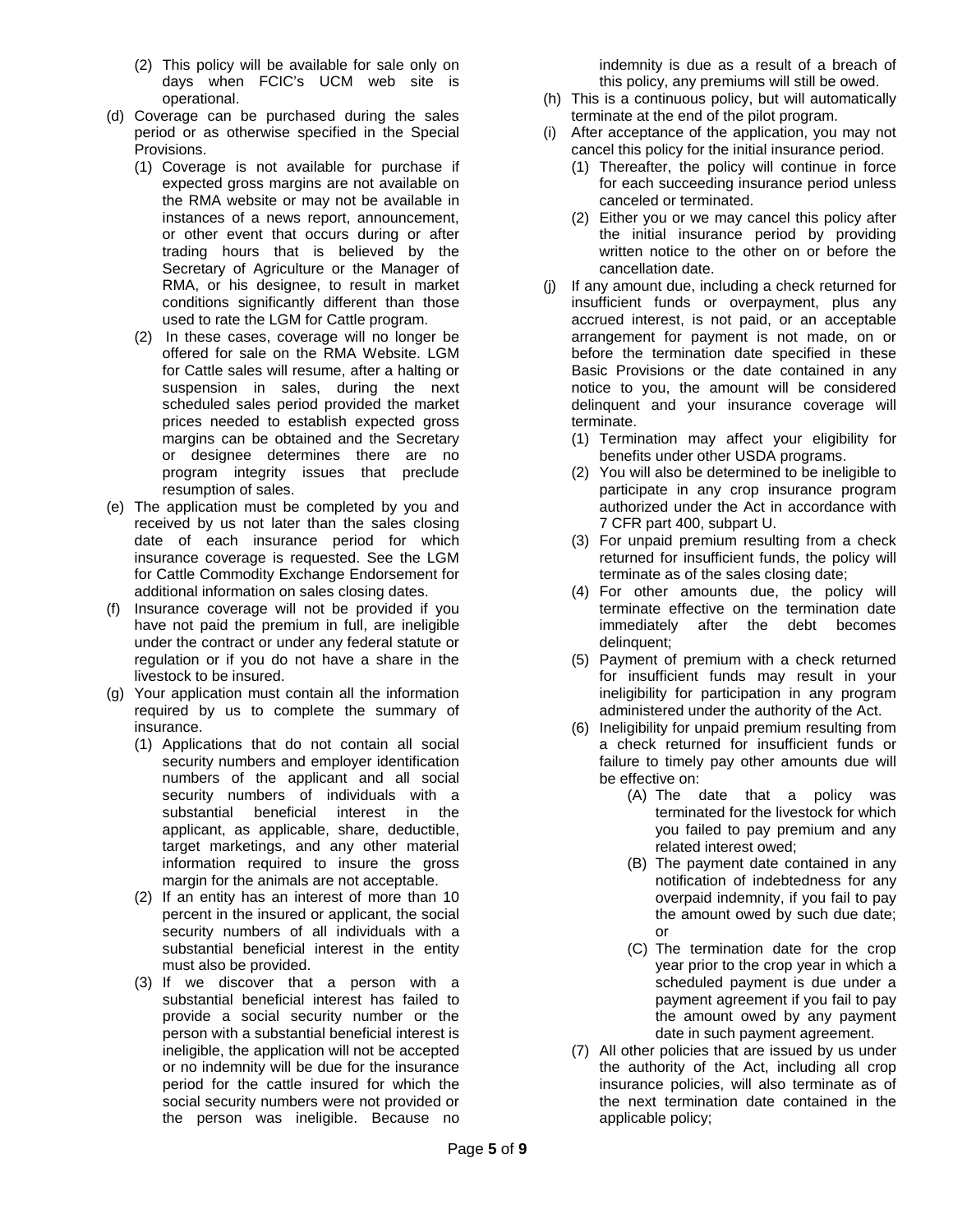- (8) A policy already in effect at the time you become ineligible will not be affected until the termination date for that policy, and if you are ineligible, you may not obtain any insurance under the Act for any crop or livestock until payment is made in full, you execute an agreement to repay the debt and make payments in accordance with the agreement, or you file a petition to have your debts discharged in bankruptcy (Dismissal of the bankruptcy petition before discharge will void all policies in effect retroactive to the date you were originally determined ineligible to participate and any indemnities paid subsequent to that date must be repaid.);
- (9) If you execute an agreement to pay the debt and fail to make any scheduled payment:
	- (A)All your policies, including all crop insurance policies, will be<br>terminated effective on the terminated effective on the termination date for the crop year prior to the crop year in which you failed to make the scheduled payment and no indemnity will be due for that year;
	- (B)You will no longer be eligible to obtain insurance under the Act by execution of an agreement to pay the debt; and
	- (C)You will be ineligible for insurance under the Act until the debt is paid in full or you file a petition to discharge the debt in bankruptcy. Dismissal of the bankruptcy petition before discharge will void all policies in effect retroactive to the date you were originally determined ineligible to participate and any payments and indemnities paid subsequent to that date must be repaid;
- (10)Once the policy is terminated, it cannot be reinstated for the current crop year unless the termination was in error because you did not owe any amounts or you paid the amounts owed on or before the termination date;
- (11)After you again become eligible for insurance under the Act, if you want to obtain coverage, you must reapply on or before the sales closing date for the crop or livestock (You cannot reapply for insurance in the crop year in which you became ineligible.); and
- (12)Any amount due us for any livestock or crop insured by us under the authority of the Act will be deducted from any indemnity due you for this or any other crop or livestock insured with us. If we deduct the amount due us from an indemnity, the date of payment for the purpose of this section will be the date you sign the properly executed claim for indemnity.
- (k) If you die, disappear, or are judicially declared incompetent, or if you are an entity other than an individual and such entity is dissolved, the policy will terminate as of the date of death, judicial declaration, or dissolution. If such event occurs after coverage begins for any insurance period, the policy will continue in force through the insurance period and terminate at the end of the insurance period and any indemnity will be paid to the person or persons determined to be beneficially entitled to the indemnity. The premium will be deducted from the indemnity or collected from the estate. Death of a partner in a partnership will dissolve the partnership unless the partnership agreement provides otherwise. If two or more persons having a joint interest are insured jointly, death of one of the persons will dissolve the joint entity.
- (l) Any insured may sign any document relative to this policy on behalf of any other insured covered by this policy, provided that the person has a properly executed power of attorney or other legally sufficient document authorizing such insured to act for other insureds.
- (m) We may cancel your policy if no premium is earned for three consecutive years.
- (n) The cancellation date is June 30 for all insurance periods.
- (o) The termination date for debt for the insurance period is the first day of the next month immediately following the sales closing date.

# **3. Insurance Coverage**

- (a) Your gross margin guarantee, deductible amount, and maximum premium for the insurance period are as shown on your summary of insurance.
- (b) You must select a deductible amount by sales closing date.
- (c) You may only select one deductible amount that is applicable for all target marketings.
- (d) Target marketings must be submitted on our form by the sales closing date for each insurance period in which you desire coverage. If target marketings are not submitted by the sales closing date, your target marketings for the insurance period will be zero.
- (e) Target marketings for any month of an insurance period cannot be greater than the approved target marketings for that insurance period. Your target marketings are due at the time of application in the initial insurance period and your target Marketings Report is due by the sales closing date in subsequent insurance periods.
- (f) No indemnity will be owed, but you will still be responsible for any premiums owed, if we find that your marketing report:
	- (1) Is not supported by written, verifiable records in accordance with the definition of marketing report; or
	- (2) Fails to accurately report actual marketings or other material information.
- (g) Under no circumstance will the total number of cattle insured exceed 5,000 head in any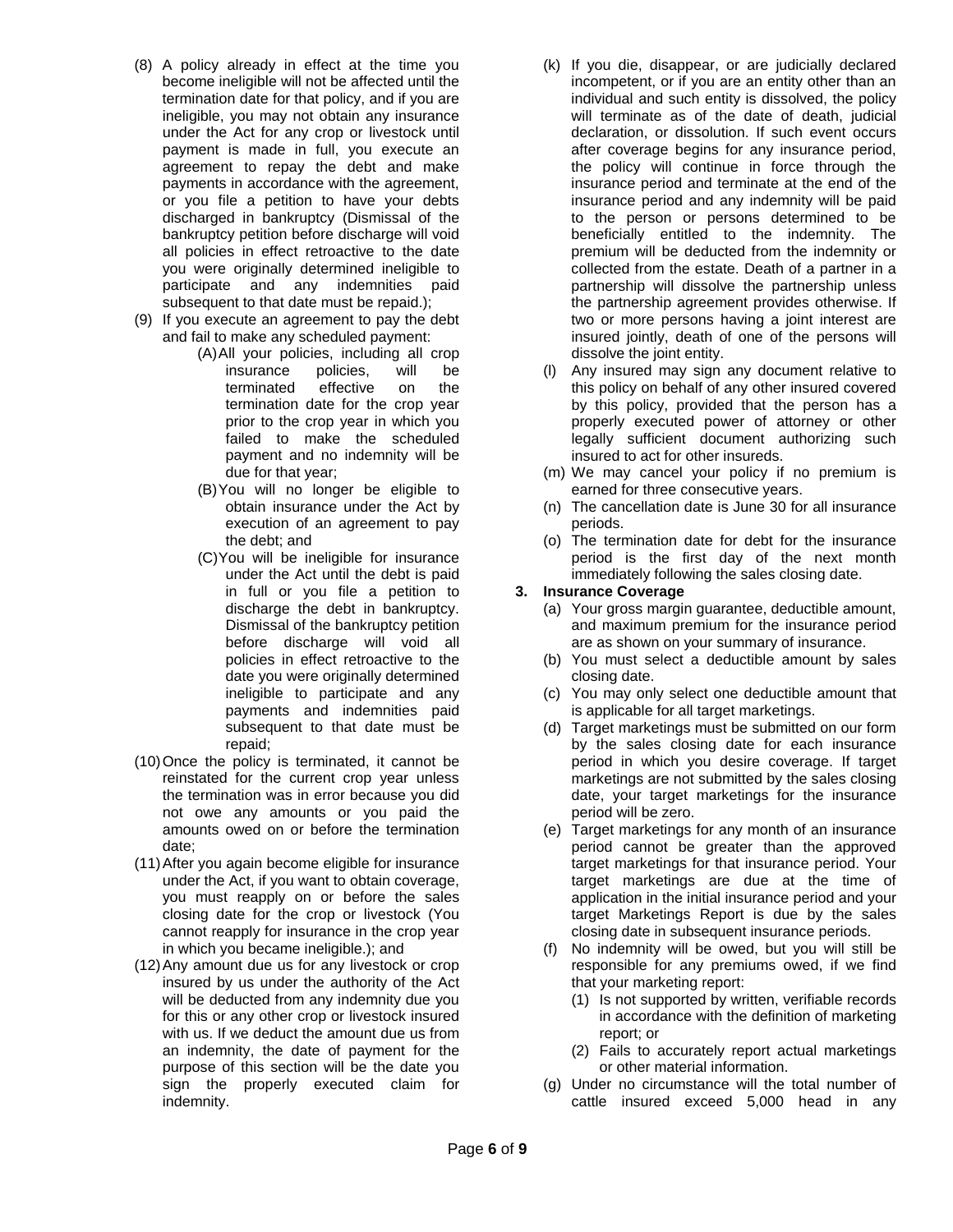insurance period, or 10,000 head in any insurance year.

(h) Sales of LGM for Cattle may be suspended for the next sales period if extraordinary events occur that interfere with the effective functioning of the corn, feeder cattle, or live cattle commodity markets as determined by FCIC. Evidence of such events may include, but is not limited to, consecutive limit down moves in the live cattle futures markets or consecutive limit up moves in the feeder cattle and/or corn futures markets.

### **4. Causes of Loss Covered**

This policy provides insurance only for the difference between the actual gross margin and the gross margin guarantee caused by unavoidable cause of loss, as required by the Act. This policy does not insure against the death or other loss or destruction of your cattle, or against any other loss or damage of any kind whatsoever.

### **5. Annual Premium**

- (a) The premium is earned and payable at the time coverage begins.
- (b) The application will not be accepted if the premium is not paid in full at the time of application.
- (c) In subsequent insurance periods, if the premium is not paid in full by the applicable sales closing date, your target marketings will be reduced to zero for each month of the insurance period and you will have no coverage for cattle under this policy.
- (d) Payment of premium with a check that has been returned for insufficient funds will result in your target marketings being reduced to zero for each month of the insurance period and you will have no coverage for swine under this policy.
- (e) The premium amount is shown on your summary of insurance.

### **6. Insurance Period**

- (a) Coverage begins on your cattle on the first day of the second calendar month following the month of the sales closing date, provided premium for the coverage has been paid in full. For example for the contract with a sales closing month of January, coverage will begin on March 1.
- (b) Coverage ends at the earliest of:
	- (1) The last month of the insurance period in which you have target marketings;
	- (2) As otherwise specified in the policy.
	- (3) If the end date is on a Saturday, Sunday, or federal holiday, or, if for any reason the relevant report is not available to us for that day or any other day of the ending period, then the actual ending value will be based on the most recent reports made prior to that date.

### **7. Determining Indemnities**

(a) In the case of a payable loss on insured cattle, we will send you a notice of probable loss approximately ten days after all actual gross margins applicable for the insurance period are released by RMA. You must submit a marketing report within 15 days of your receipt of the notice of probable loss.

- (b) In the event of loss covered by this policy, we will settle your claim by subtracting the actual total gross margin from the gross margin guarantee. If the result is greater than zero, an indemnity will be paid. Under no circumstances will the indemnity be greater than your total target marketings multiplied by the three-day average CME Group live cattle futures price established at the beginning of the insurance period multiplied by the assumed weight of the cattle.
- (c) In the event that the total of actual marketings are less than 75 percent of the total of targeted marketings for the insurance period, indemnities will be reduced by the percentage by which the total of actual marketings for the insurance period fell below the total of targeted marketings for the period.

### **8. Conformity to Food Security Act**

Although your violation of a number of federal statutes, including the Act, may cause cancellation or termination of the policy or may cause the policy to become void, you should be specifically aware that your policy will be canceled if you are determined to be ineligible to receive benefits under the Act due to violation of the controlled substance provisions (title XVII) of the Food Security Act of 1985 (Pub. L. 99- 198) and the regulations published at 7 CFR part 400, subpart F. Your policy will be canceled if you are determined, by the appropriate agency, to be in violation of these provisions. We will recover any and all monies paid to you or received by you during your period of ineligibility, and your premium will be refunded, less a reasonable amount for expenses and handling not to exceed 24.5 percent of the total premium.

### **9. Amounts Due Us**

- (a) Interest will start to accrue on the sales closing date if the check for premium is returned for insufficient funds at the rate of 1.25 percent simple interest per calendar month, or any portion thereof, on any unpaid amount due us.
- (b) For the purpose of any other amounts due us, such as repayment of indemnities found not to have been earned, interest will start to accrue on the date that notice is issued to you for the collection of the unearned amount. Amounts found due under this paragraph will not be charged interest if payment is made within 30 days of issuance of the notice by us. The amount will be considered delinquent if not paid within 30 days of the date the notice is issued by us.
- (c) All amounts paid will be applied first to expenses of collection, if any, second, to the reduction of accrued interest, and then to the reduction of the principal balance.
- (d) If we determine that it is necessary to contract with a collection agency or to employ an attorney to assist in collection, you agree to pay all the expenses of collection.
- (e) Amounts owed to us by you may be collected in part through administrative offset from payments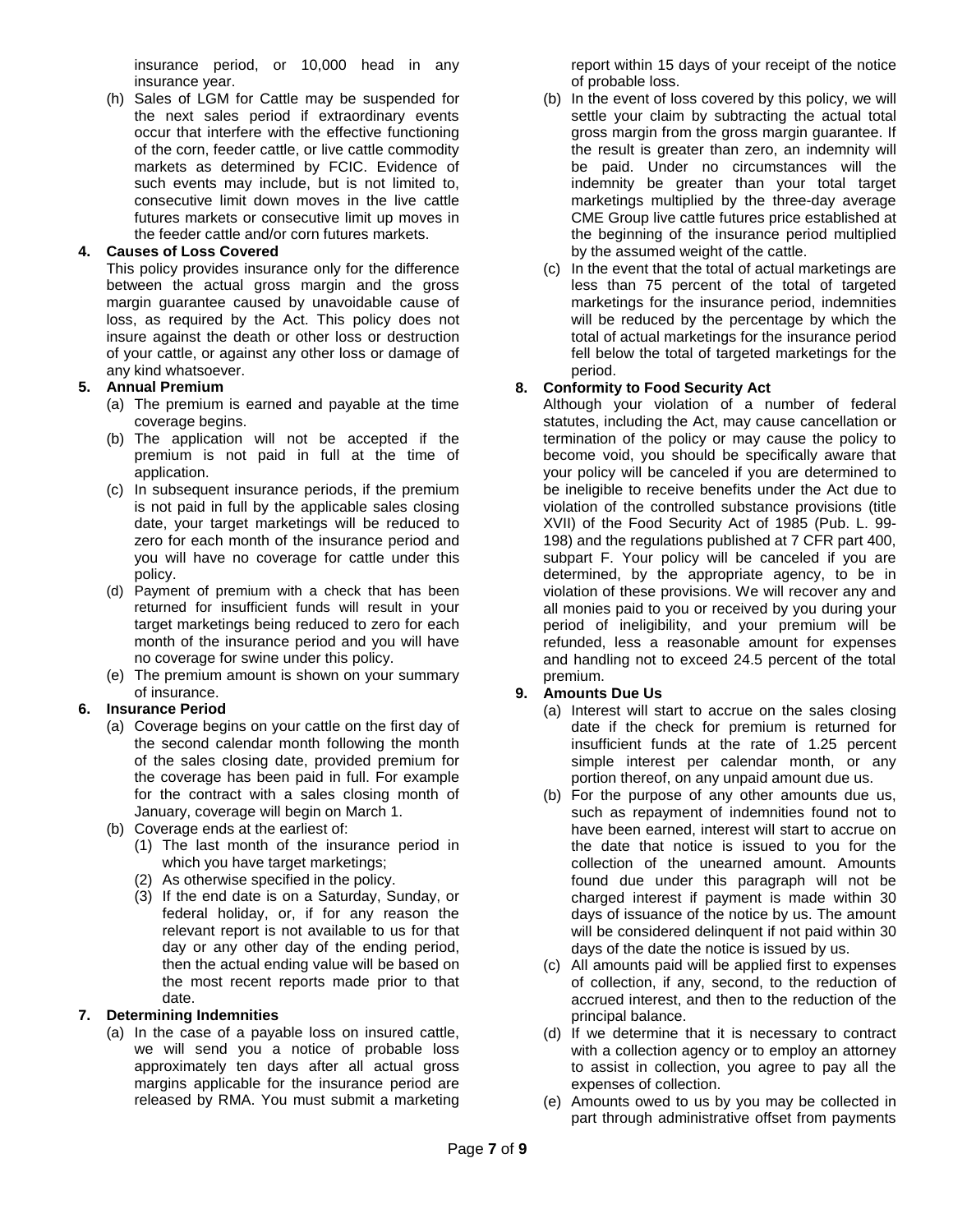you receive from United States government agencies in accordance with 31 U.S.C. Chapter 37.

### **10. Legal Action Against Us**

- (a) You may not bring legal action against us unless you have complied with all the policy provisions.
- (b) If you do take legal action against us, you must do so within 12 months after denial of your claim. Suit must be brought in accordance with the provisions of 7 U.S.C. 1508(j).
- (c) Under no circumstances will we be liable for the payment of damages (compensatory, punitive, or other), attorneys' fees, or other charges in connection with any claim for indemnity, whether we approve or disapprove such claim.

### **11. Payment and Interest Limitations**

We will pay simple interest computed on the net indemnity ultimately found to be due by us or by a final judgment of a court of competent jurisdiction, from and including the 61st day after the date you sign, date, and submit to us the properly completed marketing report. Interest will be paid only if the reason for our failure to timely pay is **NOT** due to your failure to provide information or other material necessary for the computation or payment of the indemnity. The interest rate will be that established by the Secretary of the Treasury under section 12 of the Contract Disputes Act of 1978 (41 U.S.C. 611) and published in the Federal Register semiannually on or about January 1 and July 1 of each year, and may vary with each publication.

### **12. Concealment, Misrepresentation, or Fraud**

- (a) If you have falsely or fraudulently concealed the fact that you are ineligible to receive benefits under the Act or if you or anyone assisting you has concealed or misrepresented any material fact relating to this policy:
	- (1) This policy will be void for each insurance period in which the concealment, fraud, or misrepresentation occurred; and
	- (2) You may be subject to remedial sanctions in accordance with 7 U.S.C. 1515(h) and 7 CFR part 400, subpart R.
- (b) Voidance of this policy will result in you having to reimburse all indemnities paid for the insurance period.
- (c) Voidance will be effective on the first day of the insurance period for the crop year in which the act occurred and will not affect the policy for subsequent insurance periods unless a violation of this section also occurred in such insurance periods.
- (d) Even though this policy is void, you will still be required to pay the administrative and operating expenses contained on your premium statement to offset costs incurred by us in the service of this policy.
- (e) If you are convicted of a felony for knowingly defrauding the government in connection with this policy, you will be permanently debarred from participation of any program administered by the U.S. Department of Agriculture. The Secretary may reduce the period of debarment to not less than 10 years.

### **13. Transfer of Coverage and Right to Indemnity**

If you transfer any number of your cattle during the insurance period, you may transfer your coverage rights, if the transferee is eligible for crop or livestock insurance. We will not be liable for any more than the liability determined in accordance with your policy that existed before the transfer occurred. The transfer of coverage rights must be on our form and will not be effective until approved by us in writing. Both you and the transferee are jointly and severally liable for the payment of the premium. The transferee has all rights and responsibilities under this policy consistent with the transferee's interest. If the transferee is not eligible for livestock insurance for any reason, and the transfer occurs before the final 30 days of the insurance period, then the transferred portion of the coverage will be terminated and no premium for that portion will be refunded.

### **14. Assignment of Indemnity**

You may assign to another party your right to an indemnity for the insurance period. The assignment must be on our form and will not be effective until approved in writing by us. The assignee will have the right to submit all loss notices and forms as required by the policy. If you have suffered a loss from an insurable cause and fail to file a marketing report within 15 days after you receive a notice of probable loss, the assignee may submit the marketing report not later than 15 days after the 15-day period has expired. We will honor the terms of the assignment only if we can accurately determine the amount of the claim. However, no action will lie against us for failure to do so.

### **15. Subrogation (Recovery of Loss from a Third Party)**

Since you may be able to recover all or a part of your loss from someone other than us, you must do all you can to preserve this right. If you recover any funds from someone else, you must repay to us the amount you receive from us, not to exceed the amount of indemnity we paid to you. If we pay you for your loss, your right to recovery will, at our option, belong to us. If we recover more than we paid you plus our expenses, the excess will be paid to you.

### **16. Descriptive Headings**

The descriptive headings of the various policy provisions are formulated for convenience only and are not intended to affect the construction or meaning of any of the policy provisions.

### **17. Notices**

(a) All notices required to be given by you must be in writing and received by the insurance agent identified in your application within the designated time unless otherwise provided by the notice requirement. Notices required to be given immediately may be by telephone or in person and confirmed in writing. Time of the notice will be determined by the time of our receipt of the written notice. If the date by which you are required to submit a report or notice falls on Saturday, Sunday, or a federal holiday, or if your agent's office is, for any reason, not open for business on the date you are required to submit